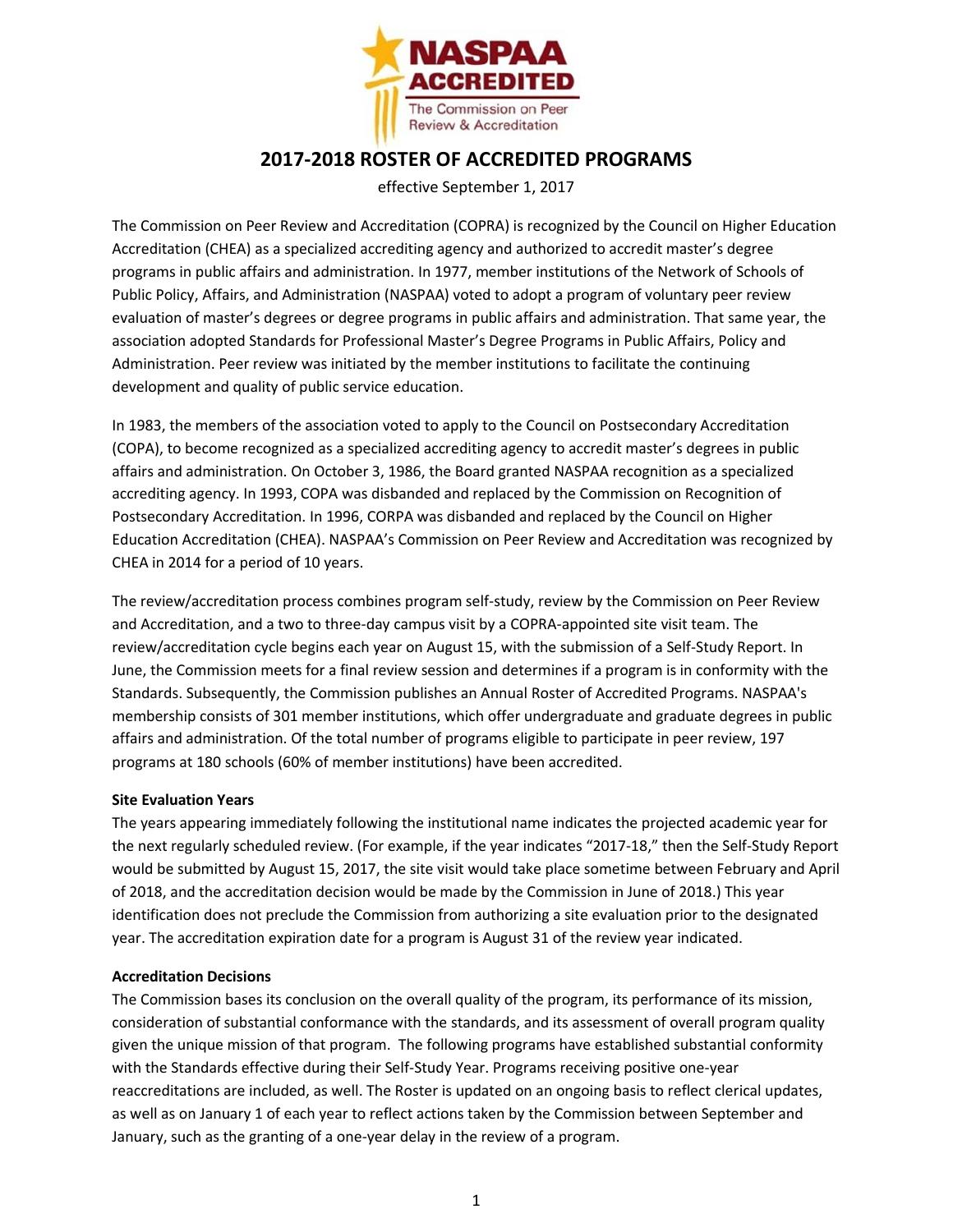## **ANNUAL ROSTER OF ACCREDITED PROGRAMS**

updated September 1, 2017

*Accredited programs are delineated below, alphabetically by country. For degree programs taught in languages other than English, the degree title is listed in parentheses in the language of instruction.*

|                                                                                      | Accredited through |
|--------------------------------------------------------------------------------------|--------------------|
| China                                                                                |                    |
| <b>BEIJING</b>                                                                       |                    |
| <b>Renmin University of China</b><br>School of Public Administration and Policy      | 2023-24            |
| MASTER OF PUBLIC ADMINISTRATION (公共管理专业学位)                                           |                    |
| <b>Tsinghua University</b>                                                           | 2019-20            |
| School of Public Policy and Management<br>MASTER OF PUBLIC ADMINISTRATION (公共管理专业学位) |                    |
| <b>Egypt</b>                                                                         |                    |
| <b>CAIRO</b>                                                                         |                    |
| The American University in Cairo<br>School of Global Affairs and Public Policy       | 2021-22            |
| MASTER OF PUBLIC ADMINISTRATION                                                      |                    |
| <b>MASTER OF PUBLIC POLICY</b>                                                       |                    |
| <b>New Zealand</b>                                                                   |                    |
| <b>WELLINGTON</b>                                                                    |                    |
| <b>Victoria University of Wellington</b><br><b>School of Government</b>              | 2023-24            |
| MASTER OF PUBLIC MANAGEMENT                                                          |                    |
| <b>MASTER OF PUBLIC POLICY</b>                                                       |                    |
| <b>South Korea</b>                                                                   |                    |
| <b>SEOUL</b>                                                                         |                    |
| <b>KDI School of Public Policy and Management</b><br>MASTER OF DEVELOPMENT POLICY    | 2023-24            |
| <b>KDI School of Public Policy and Management</b><br><b>MASTER OF PUBLIC POLICY</b>  | 2020-21            |
|                                                                                      |                    |
| <b>United States of America</b>                                                      |                    |
| <b>ALABAMA</b>                                                                       |                    |
| <b>Auburn University at Auburn</b><br><b>Department of Political Science</b>         | 2018-19            |
| MASTER OF PUBLIC ADMINISTRATION                                                      |                    |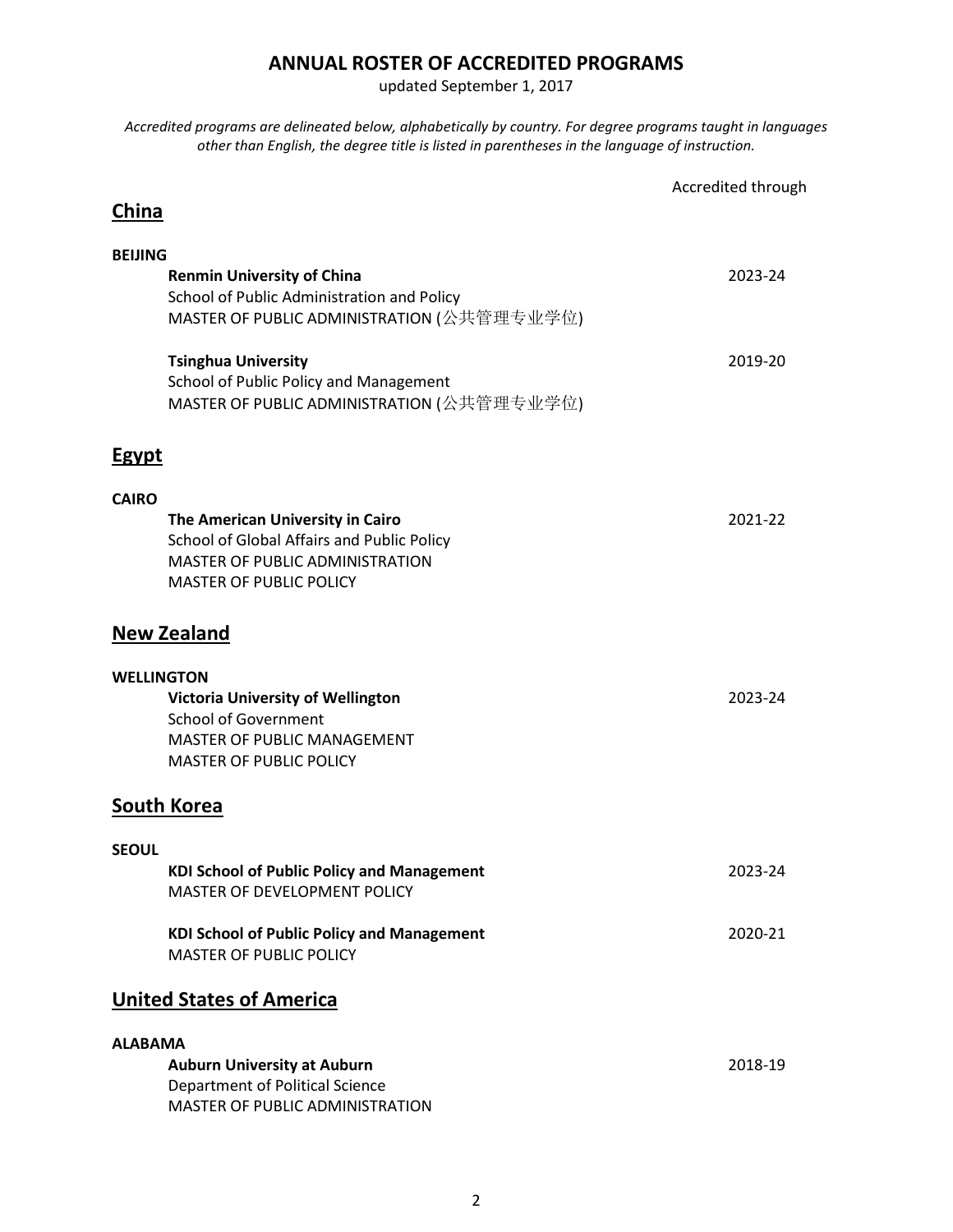| <b>Auburn University at Montgomery</b><br>Dept of Political Science & Public Administration<br>MASTER OF PUBLIC ADMINISTRATION | 2020-21 |
|--------------------------------------------------------------------------------------------------------------------------------|---------|
| <b>Jacksonville State University</b><br>College of Arts and Sciences<br><b>MASTER OF PUBLIC ADMINISTRATION</b>                 | 2019-20 |
| The University of Alabama at Birmingham<br>Department of Government<br>MASTER OF PUBLIC ADMINISTRATION                         | 2022-23 |
| <b>ARIZONA</b>                                                                                                                 |         |
| <b>Arizona State University</b>                                                                                                | 2017-18 |
| <b>School of Public Affairs</b>                                                                                                |         |
| MASTER OF PUBLIC ADMINISTRATION                                                                                                |         |
| The University of Arizona                                                                                                      | 2022-23 |
| School of Government & Public Policy                                                                                           |         |
| <b>MASTER OF PUBLIC ADMINISTRATION</b>                                                                                         |         |
| <b>ARKANSAS</b>                                                                                                                |         |
| <b>Arkansas State University</b>                                                                                               | 2021-22 |
| Department of Political Science                                                                                                |         |
| <b>MASTER OF PUBLIC ADMINISTRATION</b>                                                                                         |         |
| <b>University of Arkansas at Little Rock</b>                                                                                   | 2020-21 |
| Institute of Government                                                                                                        |         |
| MASTER OF PUBLIC ADMINISTRATION                                                                                                |         |
| <b>CALIFORNIA</b>                                                                                                              |         |
| California State Polytechnic University, Pomona                                                                                | 2019-20 |
| <b>Political Science Department</b>                                                                                            |         |
| MASTER OF PUBLIC ADMINISTRATION                                                                                                |         |
| <b>California State University, Bakersfield</b>                                                                                | 2022-23 |
| Department of Public Policy & Administration                                                                                   |         |
| MASTER OF PUBLIC ADMINISTRATION                                                                                                |         |
| <b>California State University, Chico</b>                                                                                      | 2017-18 |
| Department of Political Science                                                                                                |         |
| <b>MASTER OF PUBLIC ADMINISTRATION</b>                                                                                         |         |
| <b>California State University, Dominguez Hills</b>                                                                            | 2022-23 |
| Department of Public Admin and Public Policy                                                                                   |         |
| MASTER OF PUBLIC ADMINISTRATION                                                                                                |         |
| <b>California State University, Fresno</b>                                                                                     | 2019-20 |
| Department of Political Science                                                                                                |         |
| <b>MASTER OF PUBLIC ADMINISTRATION</b>                                                                                         |         |
| <b>California State University, Fullerton</b>                                                                                  | 2017-18 |
| Division of Politics, Administration, and Justice                                                                              |         |
| MASTER OF PUBLIC ADMINISTRATION                                                                                                |         |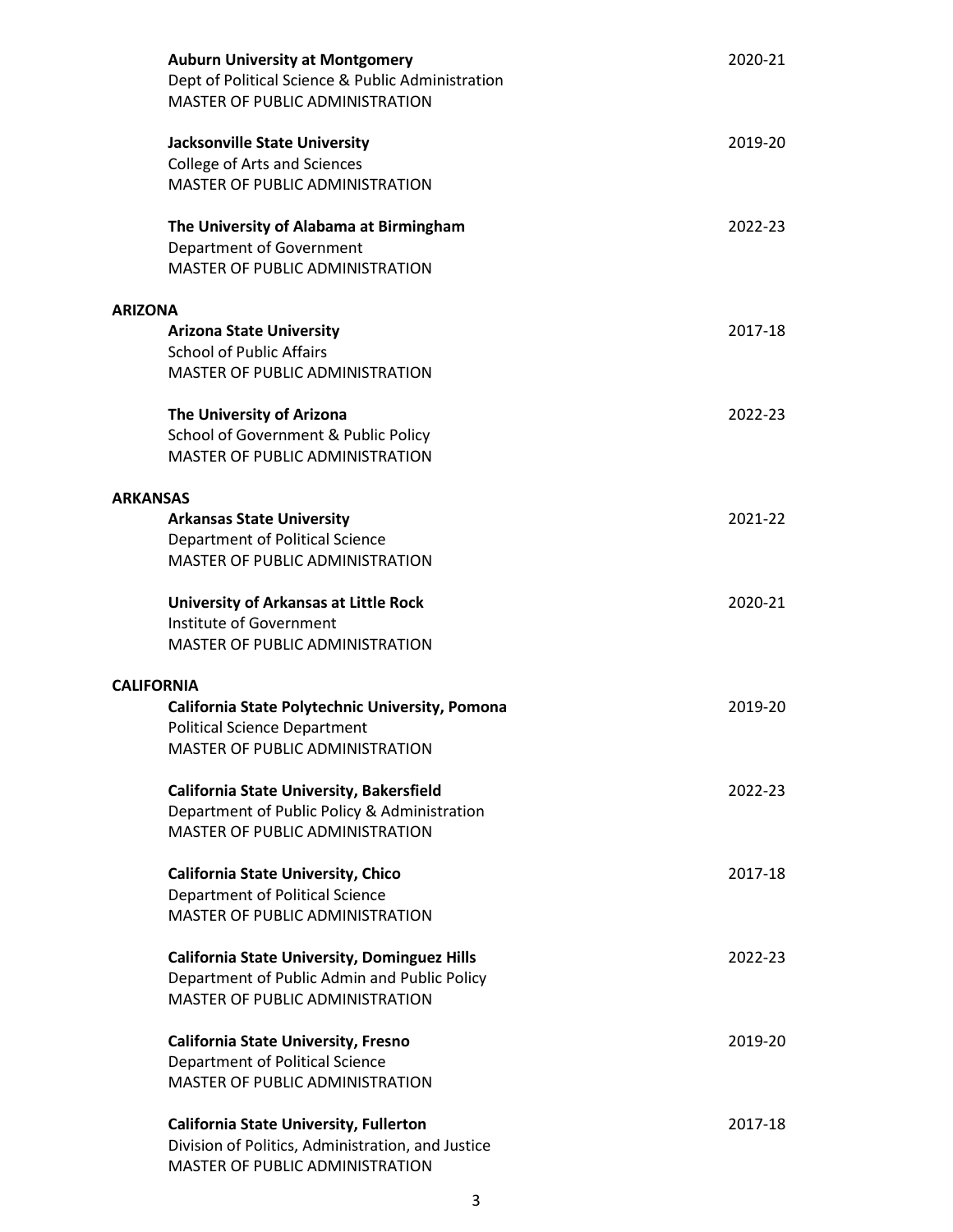| <b>California State University, Long Beach</b><br>Graduate Center for Public Policy & Administration<br>MASTER OF PUBLIC ADMINISTRATION | 2022-23 |
|-----------------------------------------------------------------------------------------------------------------------------------------|---------|
| <b>California State University, Los Angeles</b>                                                                                         | 2021-22 |
| Department of Political Science                                                                                                         |         |
| MASTER OF SCIENCE IN PUBLIC ADMINISTRATION                                                                                              |         |
| California State University, San Bernardino                                                                                             | 2023-24 |
| Department of Public Administration                                                                                                     |         |
| <b>MASTER OF PUBLIC ADMINISTRATION</b>                                                                                                  |         |
| <b>California State University, Stanislaus</b>                                                                                          | 2017-18 |
| Department of Political Science and Public Administration                                                                               |         |
| <b>MASTER OF PUBLIC ADMINISTRATION</b>                                                                                                  |         |
| <b>Naval Postgraduate School</b>                                                                                                        | 2021-22 |
| Graduate School of Business and Public Policy                                                                                           |         |
| DEFENSE-FOCUSED MASTER OF BUSINESS ADMINISTRATION                                                                                       |         |
| MASTER OF SCIENCE IN MANAGEMENT                                                                                                         |         |
| <b>San Diego State University</b>                                                                                                       | 2020-21 |
| <b>School of Public Affairs</b>                                                                                                         |         |
| MASTER OF PUBLIC ADMINISTRATION                                                                                                         |         |
| <b>San Francisco State University</b>                                                                                                   | 2020-21 |
| Department of Public Administration                                                                                                     |         |
| MASTER OF PUBLIC ADMINISTRATION                                                                                                         |         |
| <b>San Jose State University</b>                                                                                                        | 2017-18 |
| Department of Political Science                                                                                                         |         |
| MASTER OF PUBLIC ADMINISTRATION                                                                                                         |         |
| <b>University of La Verne</b>                                                                                                           | 2020-21 |
| Department of Public and Health Administration                                                                                          |         |
| MASTER OF PUBLIC ADMINISTRATION                                                                                                         |         |
| <b>University of San Francisco</b>                                                                                                      | 2018-19 |
| <b>School of Management</b>                                                                                                             |         |
| MASTER OF PUBLIC ADMINISTRATION                                                                                                         |         |
| <b>University of Southern California</b>                                                                                                | 2019-20 |
| Sol Price School of Public Policy                                                                                                       |         |
| <b>MASTER OF PUBLIC ADMINISTRATION</b>                                                                                                  |         |
| <b>COLORADO</b>                                                                                                                         |         |
| University of Colorado, Colorado Springs                                                                                                | 2020-21 |
| <b>School of Public Affairs</b>                                                                                                         |         |
| MASTER OF PUBLIC ADMINISTRATION                                                                                                         |         |
| <b>University of Colorado, Denver</b>                                                                                                   | 2020-21 |
| <b>School of Public Affairs</b>                                                                                                         |         |
| MASTER OF PUBLIC ADMINISTRATION                                                                                                         |         |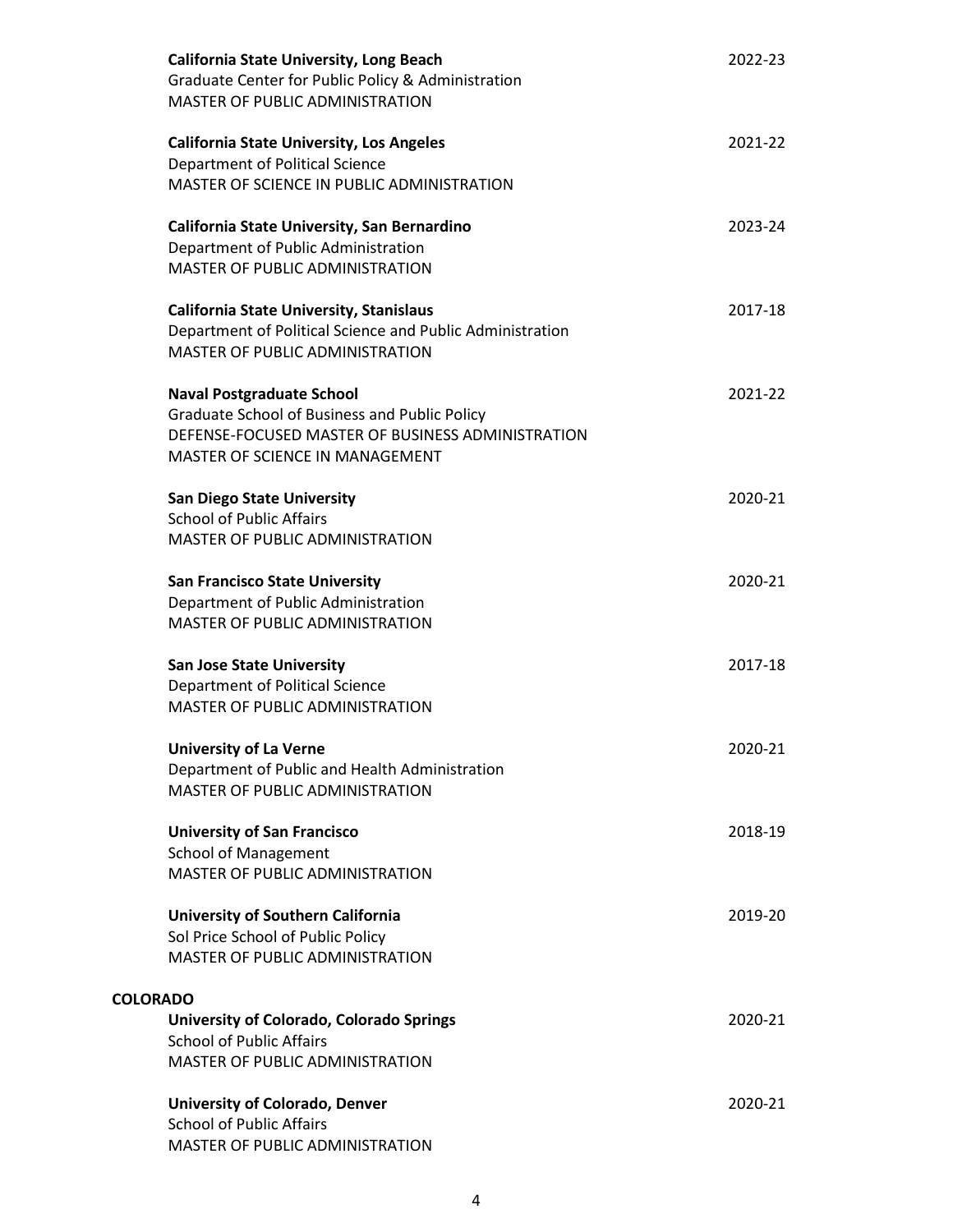| <b>CONNECTICUT</b>          |                                                          |         |
|-----------------------------|----------------------------------------------------------|---------|
|                             | <b>University of Connecticut</b>                         | 2017-18 |
|                             | <b>Department of Public Policy</b>                       |         |
|                             | MASTER OF PUBLIC ADMINISTRATION                          |         |
|                             |                                                          |         |
| <b>DELAWARE</b>             |                                                          |         |
|                             | <b>University of Delaware</b>                            | 2018-19 |
|                             | School of Public Policy and Administration               |         |
|                             | <b>MASTER OF PUBLIC ADMINISTRATION</b>                   |         |
| <b>DISTRICT OF COLUMBIA</b> |                                                          |         |
|                             | <b>American University</b>                               | 2022-23 |
|                             | Department of Public Administration and Policy           |         |
|                             | MASTER OF PUBLIC ADMINISTRATION                          |         |
|                             | <b>MASTER OF PUBLIC POLICY</b>                           |         |
|                             | <b>KEY EXECUTIVE MASTER'S DEGREE</b>                     |         |
|                             |                                                          |         |
|                             | The George Washington University                         | 2021-22 |
|                             | Trachtenberg School of Public Policy and Public Admin    |         |
|                             | <b>MASTER OF PUBLIC ADMINISTRATION</b>                   |         |
|                             | <b>MASTER OF PUBLIC POLICY</b>                           |         |
|                             |                                                          |         |
| <b>FLORIDA</b>              |                                                          |         |
|                             | <b>Florida Atlantic University</b>                       | 2020-21 |
|                             | <b>School of Public Administration</b>                   |         |
|                             | MASTER OF PUBLIC ADMINISTRATION                          |         |
|                             |                                                          |         |
|                             | <b>Florida Gulf Coast University</b>                     | 2021-22 |
|                             | <b>Division of Public Affairs</b>                        |         |
|                             | <b>MASTER OF PUBLIC ADMINISTRATION</b>                   |         |
|                             |                                                          |         |
|                             | <b>Florida International University</b>                  | 2018-19 |
|                             | School of International and Public Affairs               |         |
|                             | MASTER OF PUBLIC ADMINISTRATION                          |         |
|                             | <b>Florida State University</b>                          | 2019-20 |
|                             | Askew School of Public Administration & Policy           |         |
|                             | <b>MASTER OF PUBLIC ADMINISTRATION</b>                   |         |
|                             |                                                          |         |
|                             | <b>Nova Southeastern University</b>                      | 2021-22 |
|                             | H. Wayne Huizenga College of Business & Entrepreneurship |         |
|                             | MASTER OF PUBLIC ADMINISTRATION                          |         |
|                             |                                                          |         |
|                             | <b>University of Central Florida</b>                     | 2018-19 |
|                             | <b>School of Public Administration</b>                   |         |
|                             | MASTER OF PUBLIC ADMINISTRATION                          |         |
|                             |                                                          |         |
|                             | <b>University of North Florida</b>                       | 2019-20 |
|                             | Department of Political Science & Public Administration  |         |
|                             | <b>MASTER OF PUBLIC ADMINISTRATION</b>                   |         |
|                             |                                                          |         |
|                             | <b>University of South Florida</b>                       | 2017-18 |
|                             | Department of Government & International Affairs         |         |
|                             | MASTER OF PUBLIC ADMINISTRATION                          |         |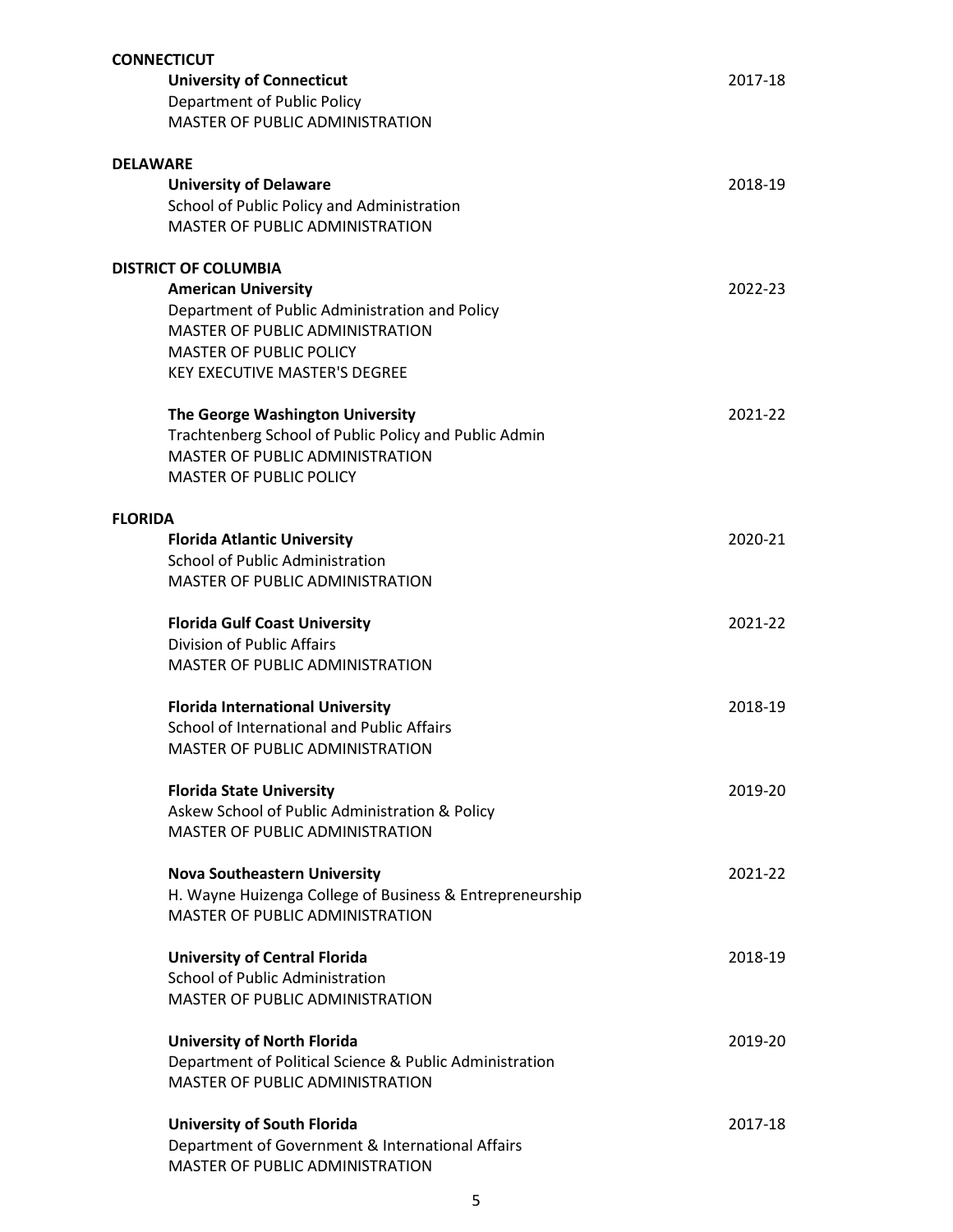| <b>GEORGIA</b> |                                                           |         |
|----------------|-----------------------------------------------------------|---------|
|                | <b>Albany State University</b>                            | 2017-18 |
|                | College of Arts & Humanities                              |         |
|                | MASTER OF PUBLIC ADMINISTRATION                           |         |
|                | <b>Augusta University</b>                                 | 2021-22 |
|                | Department of Political Science                           |         |
|                | MASTERS OF PUBLIC ADMINISTRATION                          |         |
|                | <b>Clark Atlanta University</b>                           | 2017-18 |
|                | Department of Public Administration                       |         |
|                | MASTER OF PUBLIC ADMINISTRATION                           |         |
|                | <b>Georgia College &amp; State University</b>             | 2022-23 |
|                | Department of Government and Sociology                    |         |
|                | <b>MASTER OF PUBLIC ADMINISTRATION</b>                    |         |
|                | <b>Georgia Southern University</b>                        | 2023-24 |
|                | Institute for Public and Nonprofit Studies                |         |
|                | MASTER OF PUBLIC ADMINISTRATION                           |         |
|                | <b>Georgia State University</b>                           | 2021-22 |
|                | Andrew Young School of Policy Studies                     |         |
|                | <b>MASTER OF PUBLIC ADMINISTRATION</b>                    |         |
|                | <b>Kennesaw State University</b>                          | 2017-18 |
|                | Department of Political Science and International Affairs |         |
|                | MASTER OF PUBLIC ADMINISTRATION                           |         |
|                | <b>Savannah State University</b>                          | 2022-23 |
|                | Department of Political Science and Public Affairs        |         |
|                | MASTER OF PUBLIC ADMINISTRATION                           |         |
|                | The University of Georgia                                 | 2021-22 |
|                | School of Public and International Affairs                |         |
|                | MASTER OF PUBLIC ADMINISTRATION                           |         |
|                | <b>University of West Georgia</b>                         | 2017-18 |
|                | Department of Political Science and Planning              |         |
|                | <b>MASTER OF PUBLIC ADMINISTRATION</b>                    |         |
|                | <b>Valdosta State University</b>                          | 2018-19 |
|                | Department of Political Science                           |         |
|                | <b>MASTER OF PUBLIC ADMINISTRATION</b>                    |         |
| <b>HAWAI'I</b> |                                                           |         |
|                | University of Hawai'i at Mānoa                            | 2023-24 |
|                | <b>College of Social Sciences</b>                         |         |
|                | MASTER OF PUBLIC ADMINISTRATION                           |         |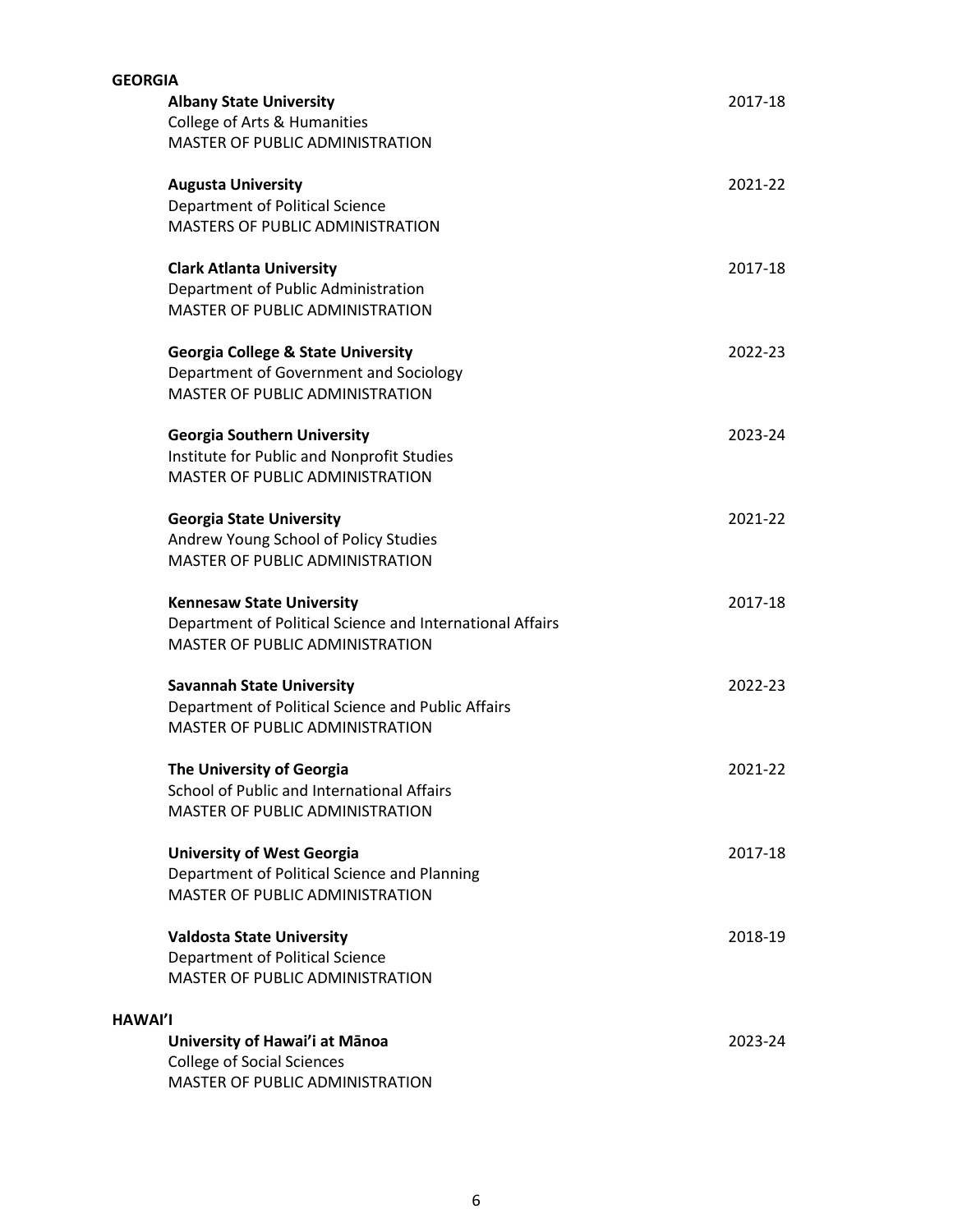| <b>IDAHO</b>    |                                                       |         |
|-----------------|-------------------------------------------------------|---------|
|                 | <b>Boise State University</b>                         | 2021-22 |
|                 | Department of Public Policy and Administration        |         |
|                 | MASTER OF PUBLIC ADMINISTRATION                       |         |
| <b>ILLINOIS</b> |                                                       |         |
|                 | <b>DePaul University</b>                              | 2018-19 |
|                 | <b>School of Public Service</b>                       |         |
|                 | <b>MASTER OF PUBLIC ADMINISTRATION</b>                |         |
|                 | MASTER OF SCIENCE IN INTERNATIONAL PUBLIC SERVICE     |         |
|                 | <b>DePaul University</b>                              | 2023-24 |
|                 | <b>School of Public Service</b>                       |         |
|                 | <b>MASTER OF PUBLIC POLICY</b>                        |         |
|                 | <b>DePaul University</b>                              | 2022-23 |
|                 | <b>School of Public Service</b>                       |         |
|                 | MASTER OF SCIENCE IN PUBLIC SERVICE                   |         |
|                 | <b>Governors State University</b>                     | 2017-18 |
|                 | College of Business & Public Administration           |         |
|                 | <b>MASTER OF PUBLIC ADMINISTRATION</b>                |         |
|                 | <b>Northern Illinois University</b>                   | 2020-21 |
|                 | Department of Public Administration                   |         |
|                 | MASTER OF PUBLIC ADMINISTRATION                       |         |
|                 | Southern Illinois University at Edwardsville          | 2018-19 |
|                 | Department of Public Administration & Policy Analysis |         |
|                 | <b>MASTER OF PUBLIC ADMINISTRATION</b>                |         |
|                 | Southern Illinois University, Carbondale              | 2021-22 |
|                 | Department of Political Science                       |         |
|                 | MASTER OF PUBLIC ADMINISTRATION                       |         |
|                 | The University of Illinois at Chicago                 | 2020-21 |
|                 | Department of Public Administration                   |         |
|                 | MASTER OF PUBLIC ADMINISTRATION                       |         |
|                 | <b>University of Illinois at Springfield</b>          | 2022-23 |
|                 | College of Public Affairs and Administration          |         |
|                 | MASTER OF PUBLIC ADMINISTRATION                       |         |
| <b>INDIANA</b>  |                                                       |         |
|                 | Indiana University, Bloomington                       | 2020-21 |
|                 | School of Public & Environmental Affairs              |         |
|                 | <b>MASTER OF PUBLIC AFFAIRS</b>                       |         |
|                 | <b>Indiana University, Northwest</b>                  | 2019-20 |
|                 | School of Public and Environmental Affairs            |         |
|                 | <b>MASTER OF PUBLIC AFFAIRS</b>                       |         |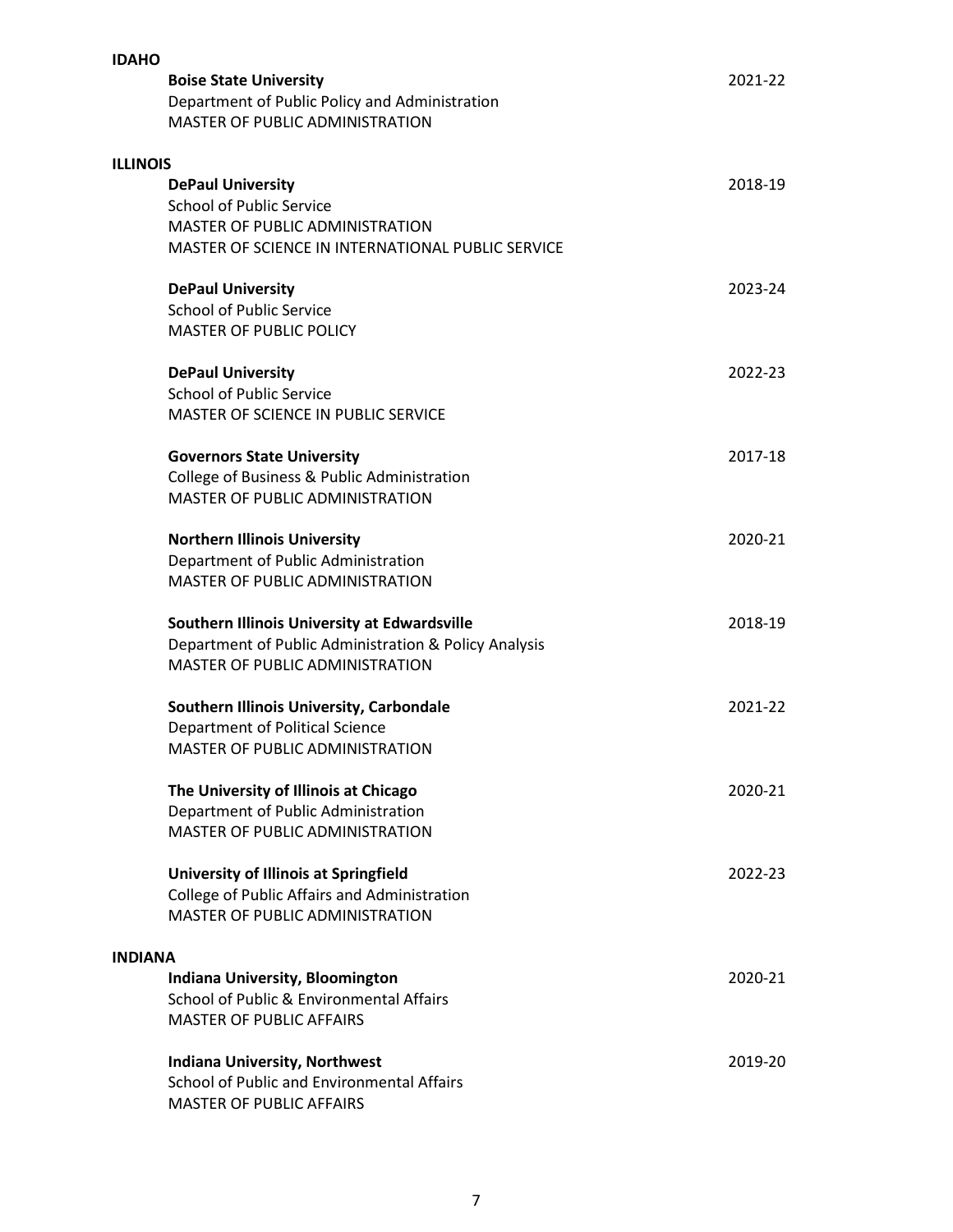| <b>Indiana University South Bend</b><br>Department of Political Science<br><b>MASTER OF PUBLIC AFFAIRS</b>                              | 2019-20 |
|-----------------------------------------------------------------------------------------------------------------------------------------|---------|
| <b>Indiana University-Purdue University Indianapolis</b><br>School of Public & Environmental Affairs<br><b>MASTER OF PUBLIC AFFAIRS</b> | 2019-20 |
| <b>KANSAS</b>                                                                                                                           |         |
| <b>Kansas State University</b><br>Department of Political Science<br>MASTER OF PUBLIC ADMINISTRATION                                    | 2017-18 |
| The University of Kansas<br>School of Public Affairs and Administration<br>MASTER OF PUBLIC ADMINISTRATION                              | 2022-23 |
| <b>Wichita State University</b><br>Hugo Wall School of Urban and Public Affairs<br>MASTER OF PUBLIC ADMINISTRATION                      | 2022-23 |
| <b>KENTUCKY</b>                                                                                                                         |         |
| <b>Eastern Kentucky University</b><br>Department of Government<br>MASTER OF PUBLIC ADMINISTRATION                                       | 2017-18 |
| <b>Kentucky State University</b><br>School of Public Admin, Social Work, and Criminal Justice<br>MASTER OF PUBLIC ADMINISTRATION        | 2018-19 |
| <b>Morehead State University</b>                                                                                                        | 2018-19 |
| <b>School of Public Affairs</b>                                                                                                         |         |
| MASTER OF PUBLIC ADMINISTRATION                                                                                                         |         |
| <b>Northern Kentucky University</b><br>Dept. of Political Science and Criminal Justice<br><b>MASTER OF PUBLIC ADMINISTRATION</b>        | 2018-19 |
| <b>University of Kentucky</b><br>Martin School of Public Policy & Administration<br><b>MASTER OF PUBLIC ADMINISTRATION</b>              | 2020-21 |
| <b>University of Louisville</b><br>School of Urban & Public Affairs<br><b>MASTER OF PUBLIC ADMINISTRATION</b>                           | 2017-18 |
| <b>Western Kentucky University</b><br>Department of Political Science<br>MASTER OF PUBLIC ADMINISTRATION                                | 2022-23 |
| <b>LOUISIANA</b>                                                                                                                        |         |
| <b>Grambling State University</b><br>Department of Political Science and Public Administration<br>MASTER OF PUBLIC ADMINISTRATION       | 2018-19 |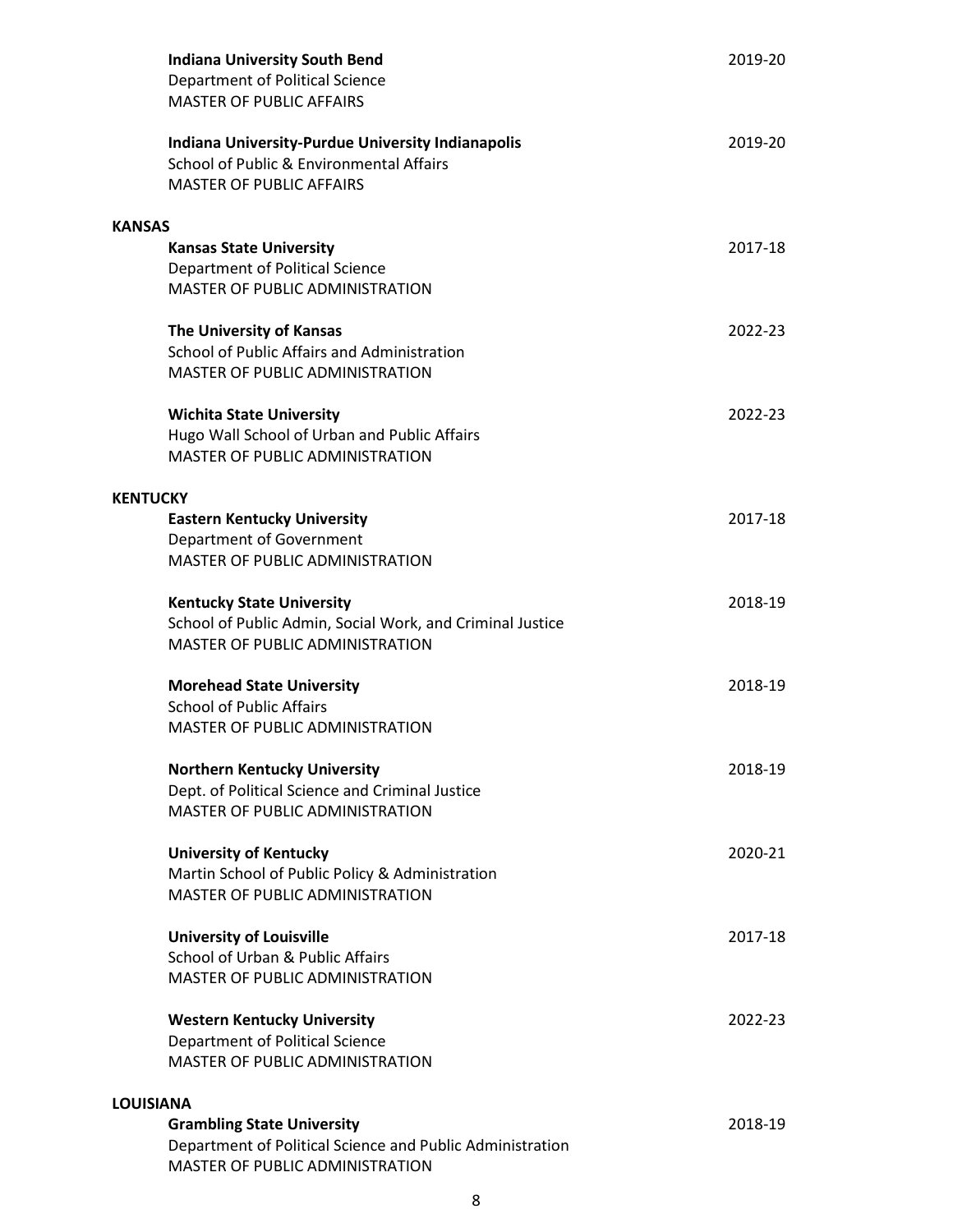| <b>Louisiana State University</b><br><b>Public Administration Institute</b><br>MASTER OF PUBLIC ADMINISTRATION                            | 2017-18 |
|-------------------------------------------------------------------------------------------------------------------------------------------|---------|
| <b>Southern University and A&amp;M College</b><br>Department of Public Administration<br>MASTER OF PUBLIC ADMINISTRATION                  | 2018-19 |
| <b>University of New Orleans</b><br>Department of Political Science<br>MASTER OF PUBLIC ADMINISTRATION                                    | 2019-20 |
| <b>MARYLAND</b>                                                                                                                           |         |
| <b>Bowie State University</b><br>Dept. of Management, Marketing, and Public Administration<br>MASTER OF PUBLIC ADMINISTRATION             | 2018-19 |
| <b>University of Baltimore</b><br>School of Public and International Affairs<br><b>MASTER OF PUBLIC ADMINISTRATION</b>                    | 2017-18 |
| <b>University of Maryland, College Park</b><br><b>School of Public Policy</b><br><b>MASTER OF PUBLIC POLICY</b>                           | 2017-18 |
|                                                                                                                                           |         |
| <b>MASSACHUSETTS</b><br><b>Bridgewater State University</b><br>Dept. of Political Science<br>MASTER OF PUBLIC ADMINISTRATION              | 2017-18 |
| <b>Northeastern University</b><br>School of Public Policy and Urban Affairs<br>MASTER OF PUBLIC ADMINISTRATION                            | 2023-24 |
| <b>Suffolk University</b><br>Department of Public Management<br>MASTER OF PUBLIC ADMINISTRATION                                           | 2019-20 |
| <b>MICHIGAN</b>                                                                                                                           |         |
| <b>Central Michigan University</b><br>Department of Political Science and Public Administration<br><b>MASTER OF PUBLIC ADMINISTRATION</b> | 2023-24 |
| <b>Eastern Michigan University</b><br>Department of Political Science<br><b>MASTER OF PUBLIC ADMINISTRATION</b>                           | 2018-19 |
| <b>Grand Valley State University</b><br>School of Public, Nonprofit, and Health Administration<br><b>MASTER OF PUBLIC ADMINISTRATION</b>  | 2022-23 |
| <b>Oakland University</b><br>Department of Political Science<br>MASTER OF PUBLIC ADMINISTRATION                                           | 2021-22 |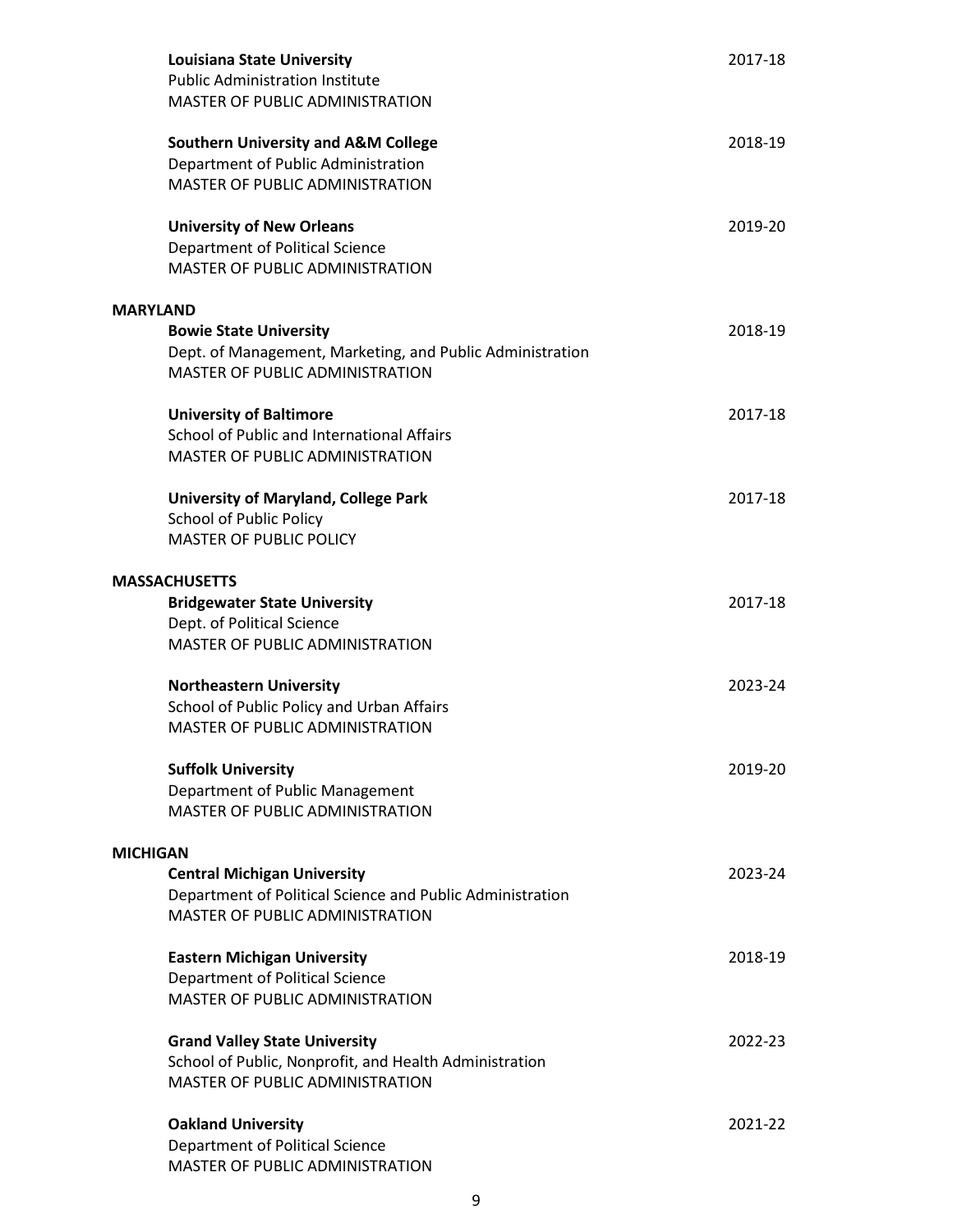| <b>Wayne State University</b><br>Department of Political Science<br>MASTER OF PUBLIC ADMINISTRATION                                                     | 2019-20 |  |
|---------------------------------------------------------------------------------------------------------------------------------------------------------|---------|--|
| <b>Western Michigan University</b><br>School of Public Affairs & Administration<br><b>MASTER OF PUBLIC ADMINISTRATION</b>                               | 2017-18 |  |
| <b>MINNESOTA</b>                                                                                                                                        |         |  |
| Minnesota State University, Mankato<br>Urban and Regional Affairs Institute                                                                             | 2022-23 |  |
| <b>MASTER OF ARTS IN URBAN STUDIES</b>                                                                                                                  |         |  |
| <b>University of Minnesota</b><br>Humphrey School of Public Affairs<br><b>MASTER OF PUBLIC POLICY</b>                                                   | 2020-21 |  |
| <b>MISSISSIPPI</b>                                                                                                                                      |         |  |
| <b>Jackson State University</b><br>Department of Public Administration<br>MASTER OF PUBLIC POLICY & ADMINISTRATION                                      | 2018-19 |  |
| <b>Mississippi State University</b><br>Department of Political Science and Public Administration<br><b>MASTER OF PUBLIC POLICY &amp; ADMINISTRATION</b> | 2017-18 |  |
| <b>MISSOURI</b>                                                                                                                                         |         |  |
| <b>Missouri State University</b><br><b>Political Science Department</b><br><b>MASTER OF PUBLIC ADMINISTRATION</b>                                       | 2019-20 |  |
| University of Missouri-Columbia<br>Harry S Truman School of Public Affairs<br>MASTER OF PUBLIC AFFAIRS                                                  | 2018-19 |  |
| <b>University of Missouri-Kansas City</b><br>Henry W. Bloch School of Management<br><b>MASTER OF PUBLIC ADMINISTRATION</b>                              | 2019-20 |  |
| <b>University of Missouri-St. Louis</b><br><b>Public Policy Administration Master's Program</b><br>MASTER OF PUBLIC POLICY ADMINISTRATION               | 2021-22 |  |
| <b>NEBRASKA</b>                                                                                                                                         |         |  |
| University of Nebraska at Omaha<br>College of Public Affairs & Community Service<br>MASTER OF PUBLIC ADMINISTRATION                                     | 2018-19 |  |
| <b>NEVADA</b>                                                                                                                                           |         |  |
| University of Nevada, Las Vegas<br>Department of Public Administration<br>MASTER OF PUBLIC ADMINISTRATION                                               | 2017-18 |  |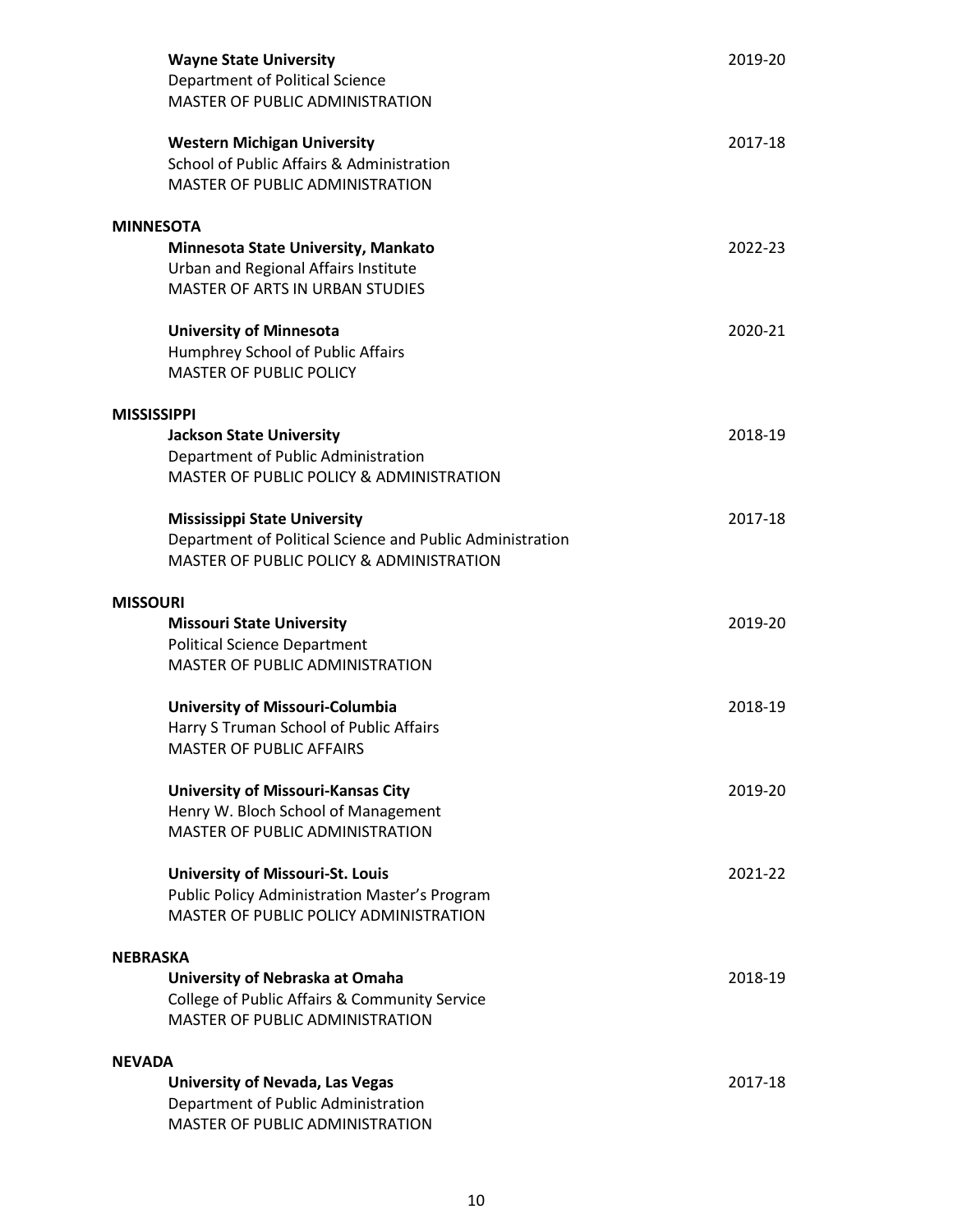| <b>NEW JERSEY</b> |                                                             |         |
|-------------------|-------------------------------------------------------------|---------|
|                   | <b>Kean University</b>                                      | 2017-18 |
|                   | Dept. of Public Administration                              |         |
|                   | MASTER OF PUBLIC ADMINISTRATION                             |         |
|                   | <b>Rutgers University, Camden</b>                           | 2020-21 |
|                   | Graduate Department of Public Policy & Administration       |         |
|                   | <b>MASTER OF PUBLIC ADMINISTRATION</b>                      |         |
|                   | <b>Rutgers University, New Brunswick</b>                    | 2018-19 |
|                   | Edward J. Bloustein School of Planning and Public Policy    |         |
|                   | <b>MASTER OF PUBLIC POLICY</b>                              |         |
|                   | <b>Rutgers University, Newark</b>                           | 2017-18 |
|                   | School of Public Affairs and Administration                 |         |
|                   | MASTER OF PUBLIC ADMINISTRATION                             |         |
|                   | <b>Seton Hall University</b>                                | 2022-23 |
|                   | <b>Center for Public Service</b>                            |         |
|                   | MASTER OF PUBLIC ADMINISTRATION                             |         |
| <b>NEW MEXICO</b> |                                                             |         |
|                   | <b>New Mexico State University</b>                          | 2018-19 |
|                   | Department of Government                                    |         |
|                   | MASTER OF PUBLIC ADMINISTRATION                             |         |
|                   | The University of New Mexico                                | 2018-19 |
|                   | <b>School of Public Administration</b>                      |         |
|                   | MASTER OF PUBLIC ADMINISTRATION                             |         |
| <b>NEW YORK</b>   |                                                             |         |
|                   | <b>Baruch College/City University of New York</b>           | 2021-22 |
|                   | Marxe School of Public and International Affairs            |         |
|                   | MASTER OF PUBLIC ADMINISTRATION                             |         |
|                   | <b>Binghamton University</b>                                | 2020-21 |
|                   | Department of Public Administration                         |         |
|                   | <b>MASTER OF PUBLIC ADMINISTRATION</b>                      |         |
|                   | <b>Columbia University</b>                                  | 2019-20 |
|                   | School of International Policy and Affairs                  |         |
|                   | <b>MASTER OF PUBLIC ADMINISTRATION</b>                      |         |
|                   | <b>MASTER OF INTERNATIONAL AFFAIRS</b>                      |         |
|                   | John Jay College of Criminal Justice, CUNY                  | 2021-22 |
|                   | Department of Public Management                             |         |
|                   | MASTER OF PUBLIC ADMINISTRATION                             |         |
|                   | Long Island University, Brooklyn                            | 2022-23 |
|                   | School of Business, Public Administration and Info Sciences |         |
|                   | MASTER OF PUBLIC ADMINISTRATION                             |         |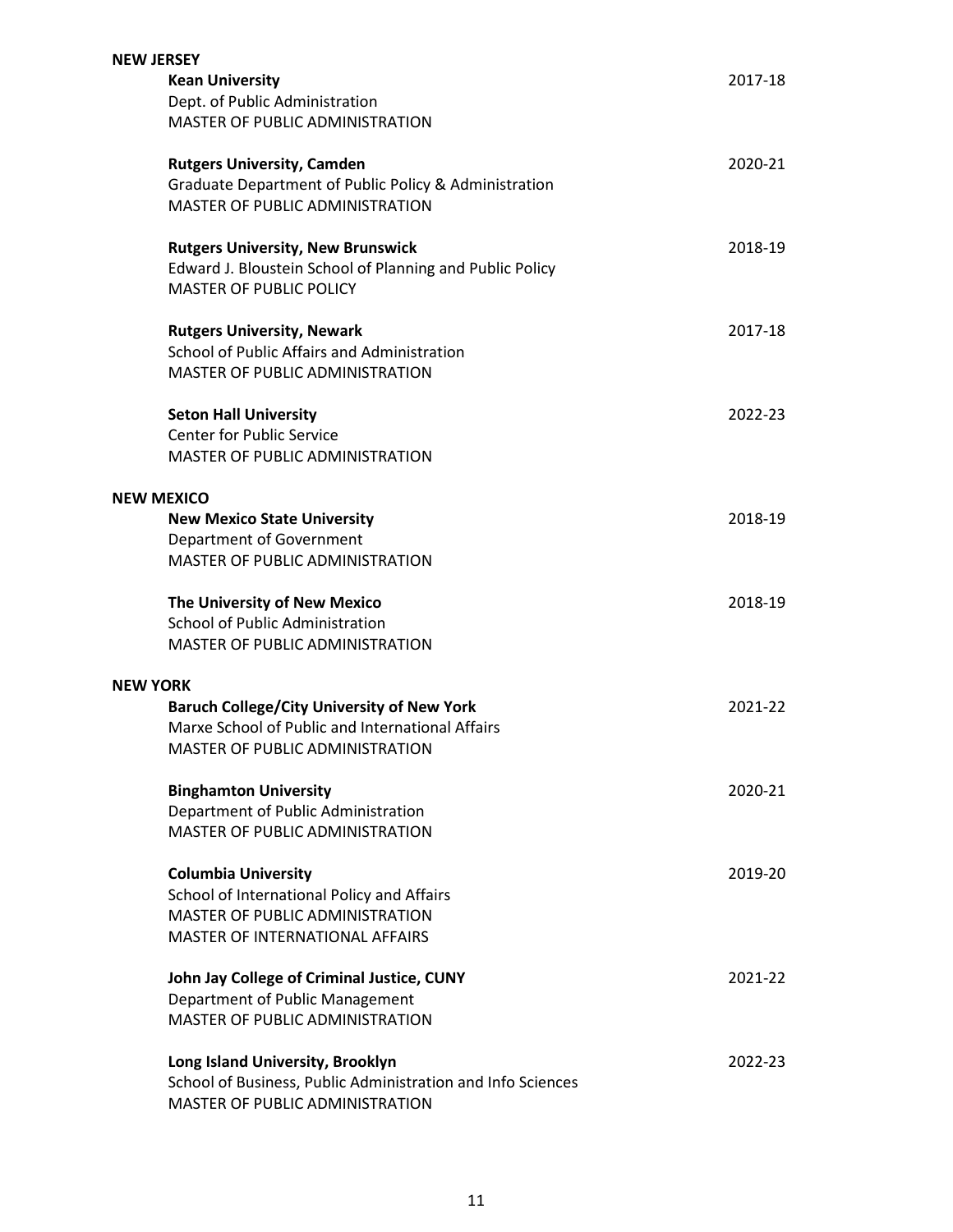| <b>Long Island University</b><br>Department of Health Care & Public Administration<br>MASTER OF PUBLIC ADMINISTRATION                          | 2017-18 |
|------------------------------------------------------------------------------------------------------------------------------------------------|---------|
| <b>Marist College</b><br><b>School of Management</b><br>MASTER OF PUBLIC ADMINISTRATION                                                        | 2021-22 |
| <b>New York University</b><br>Robert F. Wagner Graduate School of Public Service<br>MASTER OF PUBLIC ADMINISTRATION                            | 2017-18 |
| <b>State University of New York, The College at Brockport</b><br>Department of Public Administration<br><b>MASTER OF PUBLIC ADMINISTRATION</b> | 2018-19 |
| <b>Syracuse University</b><br>Maxwell School of Citizenship and Public Affairs<br>MASTER OF PUBLIC ADMINISTRATION                              | 2020-21 |
| <b>The New School</b><br>The Milano School of Int'l Affairs, Management, and Urban Policy<br>MASTER OF SCIENCE IN PUBLIC AND URBAN POLICY      | 2021-22 |
| <b>University at Albany, SUNY</b><br>Nelson A. Rockefeller College of Public Affairs & Policy<br><b>MASTER OF PUBLIC ADMINISTRATION</b>        | 2022-23 |
| <b>NORTH CAROLINA</b><br><b>Appalachian State University</b><br>Department of Government & Justice Studies<br>MASTER OF PUBLIC ADMINISTRATION  | 2023-24 |
| <b>East Carolina University</b><br>Department of Political Science<br>MASTER OF PUBLIC ADMINISTRATION                                          | 2021-22 |
| <b>North Carolina State University</b><br>School of Public and International Affairs<br><b>MASTER OF PUBLIC ADMINISTRATION</b>                 | 2020-21 |
| The University of North Carolina at Chapel Hill<br><b>School of Government</b><br>MASTER OF PUBLIC ADMINISTRATION                              | 2023-24 |
| The University of North Carolina at Charlotte<br>Department of Political Science<br>MASTER OF PUBLIC ADMINISTRATION                            | 2020-21 |
| The University of North Carolina at Greensboro<br>Department of Political Science<br><b>MASTER OF PUBLIC AFFAIRS</b>                           | 2020-21 |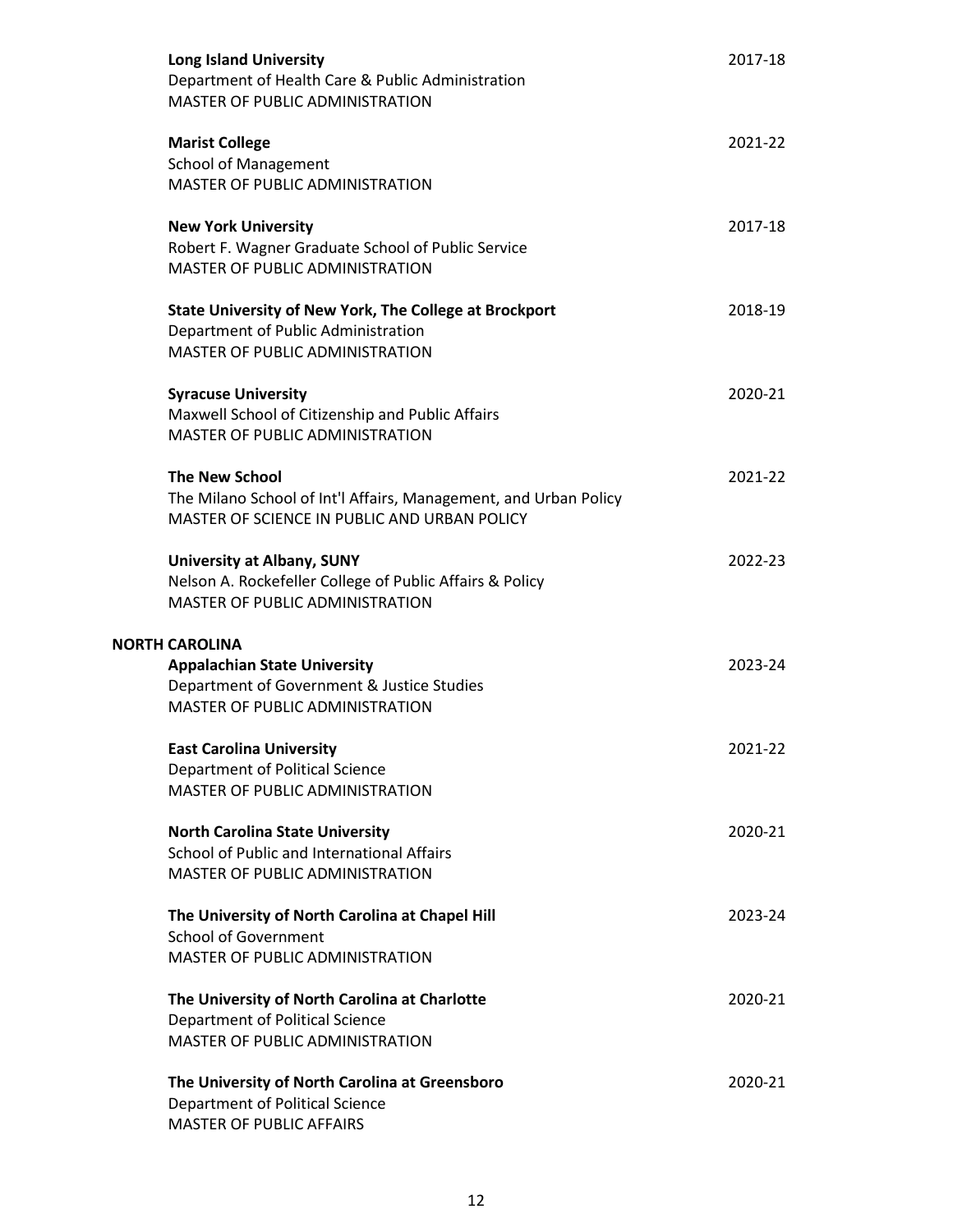|               | University of North Carolina, Wilmington<br>Department of Public and International Affairs<br>MASTER OF PUBLIC ADMINISTRATION                                                                                          | 2019-20 |
|---------------|------------------------------------------------------------------------------------------------------------------------------------------------------------------------------------------------------------------------|---------|
|               | <b>Western Carolina University</b><br>Department of Political Science & Public Affairs<br><b>MASTER OF PUBLIC AFFAIRS</b>                                                                                              | 2020-21 |
|               | <b>NORTH DAKOTA</b><br><b>University of North Dakota</b><br>Dept of Political Science & Public Administration<br>MASTER OF PUBLIC ADMINISTRATION                                                                       | 2018-19 |
| <b>OHIO</b>   | <b>Bowling Green State University</b><br>Department of Political Science<br><b>MASTER OF PUBLIC ADMINISTRATION</b>                                                                                                     | 2021-22 |
|               | <b>Cleveland State University</b><br>Maxine Goodman Levin College of Urban Affairs<br>MASTER OF PUBLIC ADMINISTRATION                                                                                                  | 2023-24 |
|               | <b>Kent State University</b><br>Department of Political Science<br>MASTER OF PUBLIC ADMINISTRATION                                                                                                                     | 2020-21 |
|               | The Ohio State University<br>John Glenn College of Public Affairs<br><b>MASTER OF PUBLIC ADMINISTRATION</b><br>IN-CAREER MASTER OF ARTS IN PUBLIC POLICY AND MANAGEMENT                                                | 2021-22 |
|               | <b>University of Dayton</b><br>Department of Political Science<br><b>MASTER OF PUBLIC ADMINISTRATION</b>                                                                                                               | 2020-21 |
|               | <b>Wright State University</b><br>Department of Urban Affairs & Geography<br>MASTER OF PUBLIC ADMINISTRATION                                                                                                           | 2022-23 |
| <b>OREGON</b> | <b>Oregon State University</b><br><b>School of Public Policy</b><br><b>MASTER OF PUBLIC POLICY</b>                                                                                                                     | 2020-21 |
|               | <b>Portland State University</b><br>Division of Public Administration<br>EXECUTIVE MASTER OF PUBLIC ADMINISTRATION<br><b>MASTER OF PUBLIC ADMINISTRATION</b><br>MASTER OF PUBLIC ADMINISTRATION: HEALTH ADMINISTRATION | 2019-20 |
|               | <b>University of Oregon</b><br>Department of Planning, Public Policy & Management<br><b>MASTER OF PUBLIC ADMINISTRATION</b>                                                                                            | 2018-19 |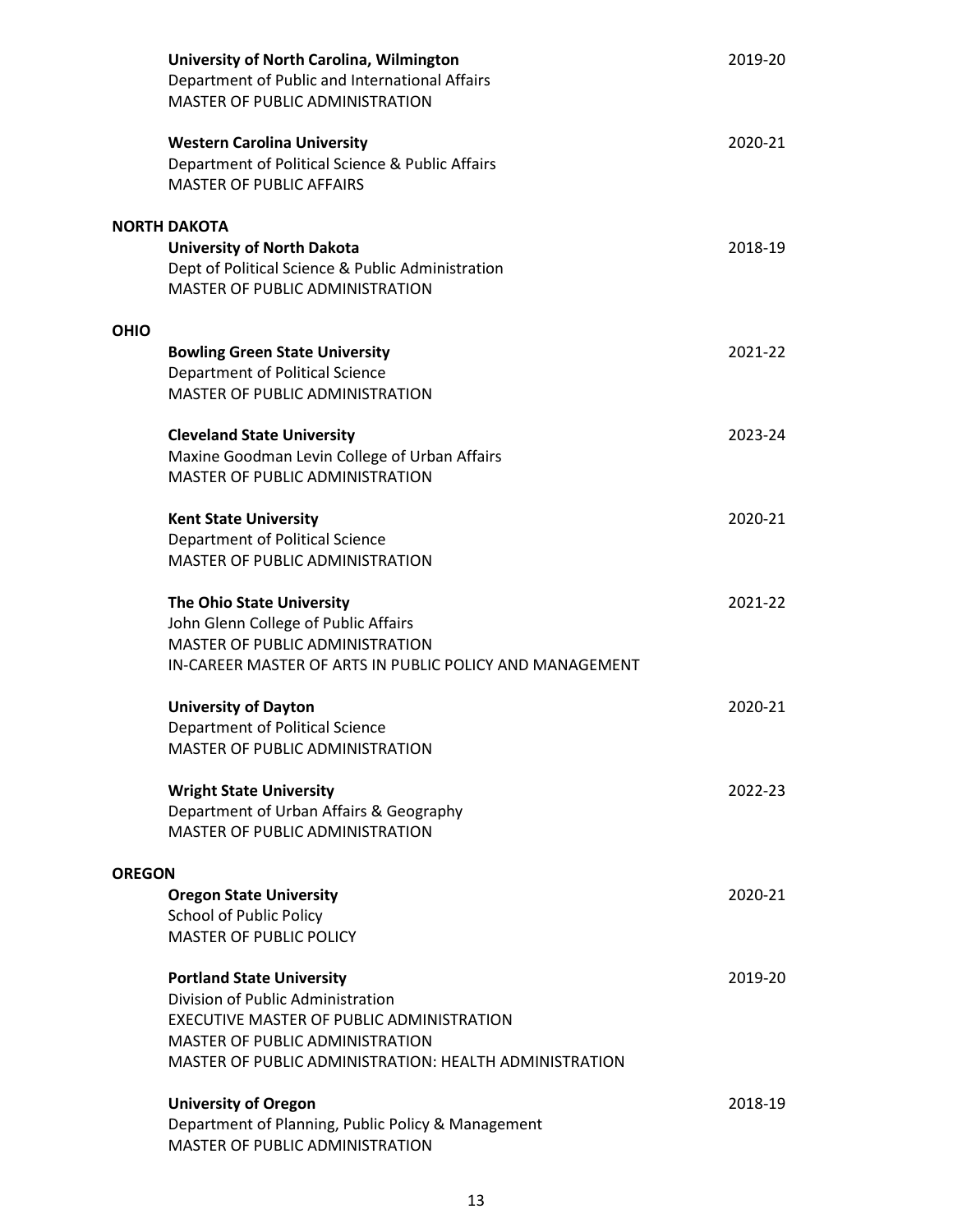| <b>Willamette University</b><br>Atkinson Graduate School of Management<br>MBA FOR BUSINESS, GOVERNMENT AND NOT FOR PROFIT MANAGEMENT                                                                                         | 2022-23 |
|------------------------------------------------------------------------------------------------------------------------------------------------------------------------------------------------------------------------------|---------|
| <b>PENNSYLVANIA</b><br><b>Carnegie Mellon University</b><br>H. John Heinz III College, School of Public Policy and Management<br><b>MASTER OF PUBLIC MANAGEMENT</b><br>MASTER OF SCIENCE IN PUBLIC POLICY AND MANAGEMENT     | 2019-20 |
| The Pennsylvania State University at Harrisburg<br><b>School of Public Affairs</b><br><b>MASTER OF PUBLIC ADMINISTRATION</b>                                                                                                 | 2017-18 |
| <b>University of Pittsburgh</b><br><b>Graduate School of Public and International Affairs</b><br><b>MASTER OF PUBLIC ADMINISTRATION</b><br>MASTER OF PUBLIC AND INTERNATIONAL AFFAIRS<br>MASTER OF INTERNATIONAL DEVELOPMENT | 2021-22 |
| <b>Villanova University</b><br>Department of Public Administration<br><b>MASTER OF PUBLIC ADMINISTRATION</b>                                                                                                                 | 2022-23 |
| <b>West Chester University</b><br>Department of Public Policy & Administration<br><b>MASTER OF PUBLIC ADMINISTRATION</b>                                                                                                     | 2020-21 |
| <b>PUERTO RICO</b><br><b>University of Puerto Rico - Rio Piedras Campus</b><br>Roberto Sanchez Vilella School of Public Administration<br>MASTER OF PUBLIC ADMINISTRATION (MAESTRÍA EN ADMINISTRACIÓN PÚBLICA)               | 2023-24 |
| <b>SOUTH CAROLINA</b><br><b>College of Charleston</b><br>Department of Political Science<br>MASTER OF PUBLIC ADMINISTRATION                                                                                                  | 2020-21 |
| <b>University of South Carolina</b><br>Department of Political Science<br>MASTER OF PUBLIC ADMINISTRATION                                                                                                                    | 2018-19 |
| <b>SOUTH DAKOTA</b>                                                                                                                                                                                                          |         |
| The University of South Dakota<br>Department of Political Science<br>MASTER OF PUBLIC ADMINISTRATION                                                                                                                         | 2019-20 |
| <b>TENNESSEE</b>                                                                                                                                                                                                             |         |
| <b>Tennessee State University</b><br>Department of Public Administration<br>MASTER OF PUBLIC ADMINISTRATION                                                                                                                  | 2018-19 |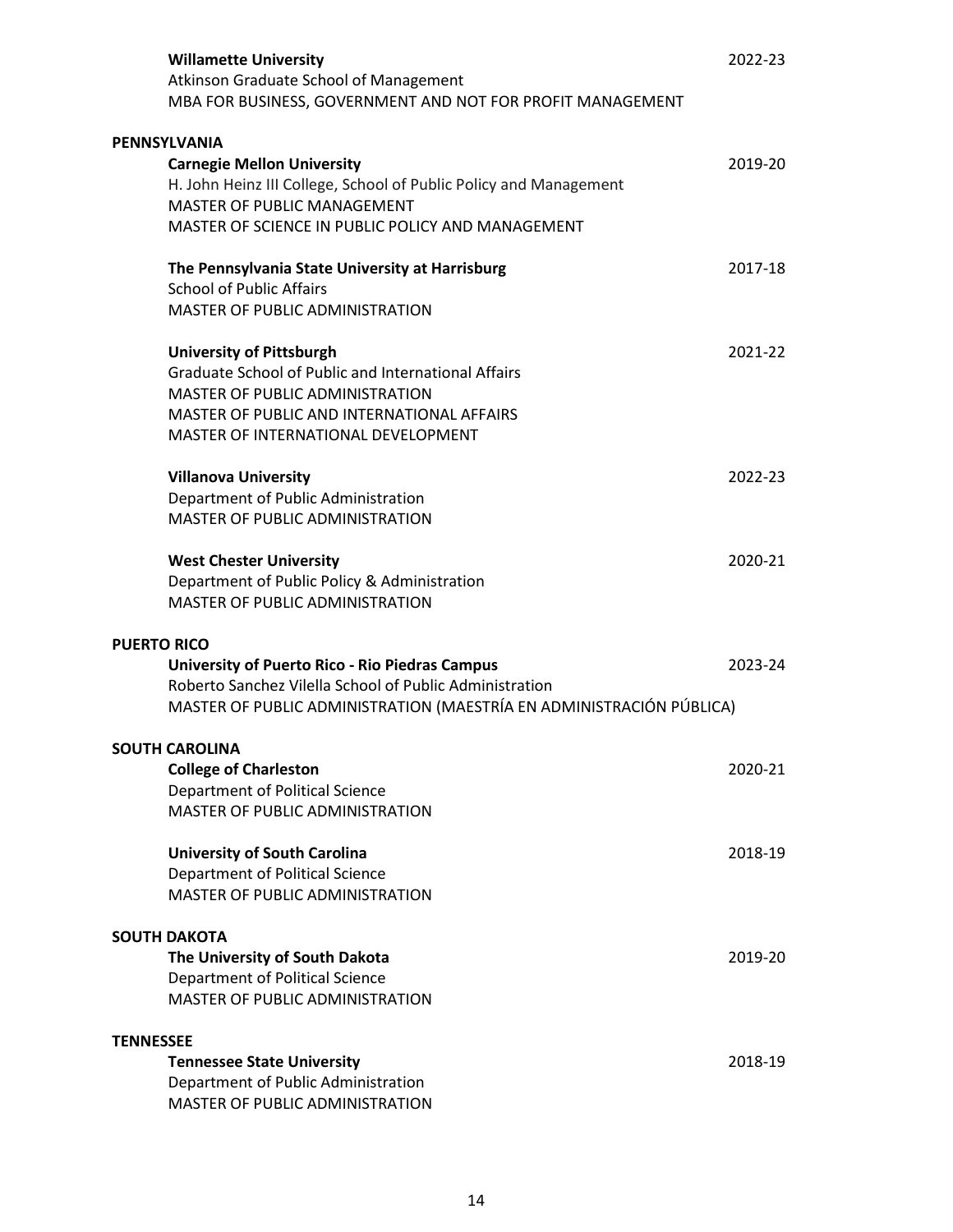|              | <b>The University of Memphis</b><br>Division of Public and Nonprofit Administration<br>MASTER OF PUBLIC ADMINISTRATION                             | 2022-23 |
|--------------|----------------------------------------------------------------------------------------------------------------------------------------------------|---------|
|              | The University of Tennessee at Chattanooga<br>Dept of Political Science, Public Admin and Nonprofit Mgmt<br><b>MASTER OF PUBLIC ADMINISTRATION</b> | 2019-20 |
| <b>TEXAS</b> |                                                                                                                                                    |         |
|              | <b>Texas A&amp;M International University</b>                                                                                                      | 2019-20 |
|              | Department of Social Sciences<br>MASTER OF PUBLIC ADMINISTRATION                                                                                   |         |
|              |                                                                                                                                                    |         |
|              | <b>Texas A&amp;M University</b>                                                                                                                    | 2020-21 |
|              | <b>Bush School of Government and Public Service</b>                                                                                                |         |
|              | MASTER OF PUBLIC SERVICE AND ADMINISTRATION                                                                                                        |         |
|              | <b>Texas Southern University</b>                                                                                                                   | 2017-18 |
|              | Barbara Jordan-Mickey Leland School of Public Affairs                                                                                              |         |
|              | MASTER OF PUBLIC ADMINISTRATION                                                                                                                    |         |
|              | <b>Texas State University</b>                                                                                                                      | 2023-24 |
|              | Department of Public Administration                                                                                                                |         |
|              | MASTER OF PUBLIC ADMINISTRATION                                                                                                                    |         |
|              | <b>Texas Tech University</b>                                                                                                                       | 2021-22 |
|              | Department of Political Science                                                                                                                    |         |
|              | MASTER OF PUBLIC ADMINISTRATION                                                                                                                    |         |
|              | The University of Texas at Arlington                                                                                                               | 2018-19 |
|              | School of Urban and Public Affairs                                                                                                                 |         |
|              | <b>MASTER OF PUBLIC ADMINISTRATION</b>                                                                                                             |         |
|              | The University of Texas at Austin                                                                                                                  | 2019-20 |
|              | LBJ School of Public Affairs                                                                                                                       |         |
|              | <b>MASTER OF PUBLIC AFFAIRS</b>                                                                                                                    |         |
|              | The University of Texas at Dallas                                                                                                                  | 2023-24 |
|              | School of Economic, Political and Policy Sciences                                                                                                  |         |
|              | <b>MASTER OF PUBLIC AFFAIRS</b>                                                                                                                    |         |
|              | The University of Texas at El Paso                                                                                                                 | 2018-19 |
|              | Institute for Policy and Economic Development                                                                                                      |         |
|              | MASTER OF PUBLIC ADMINISTRATION                                                                                                                    |         |
|              | The University of Texas at San Antonio                                                                                                             | 2019-20 |
|              | Department of Public Administration                                                                                                                |         |
|              | MASTER OF PUBLIC ADMINISTRATION                                                                                                                    |         |
|              | <b>University of North Texas</b>                                                                                                                   | 2020-21 |
|              | Department of Public Administration                                                                                                                |         |
|              | MASTER OF PUBLIC ADMINISTRATION                                                                                                                    |         |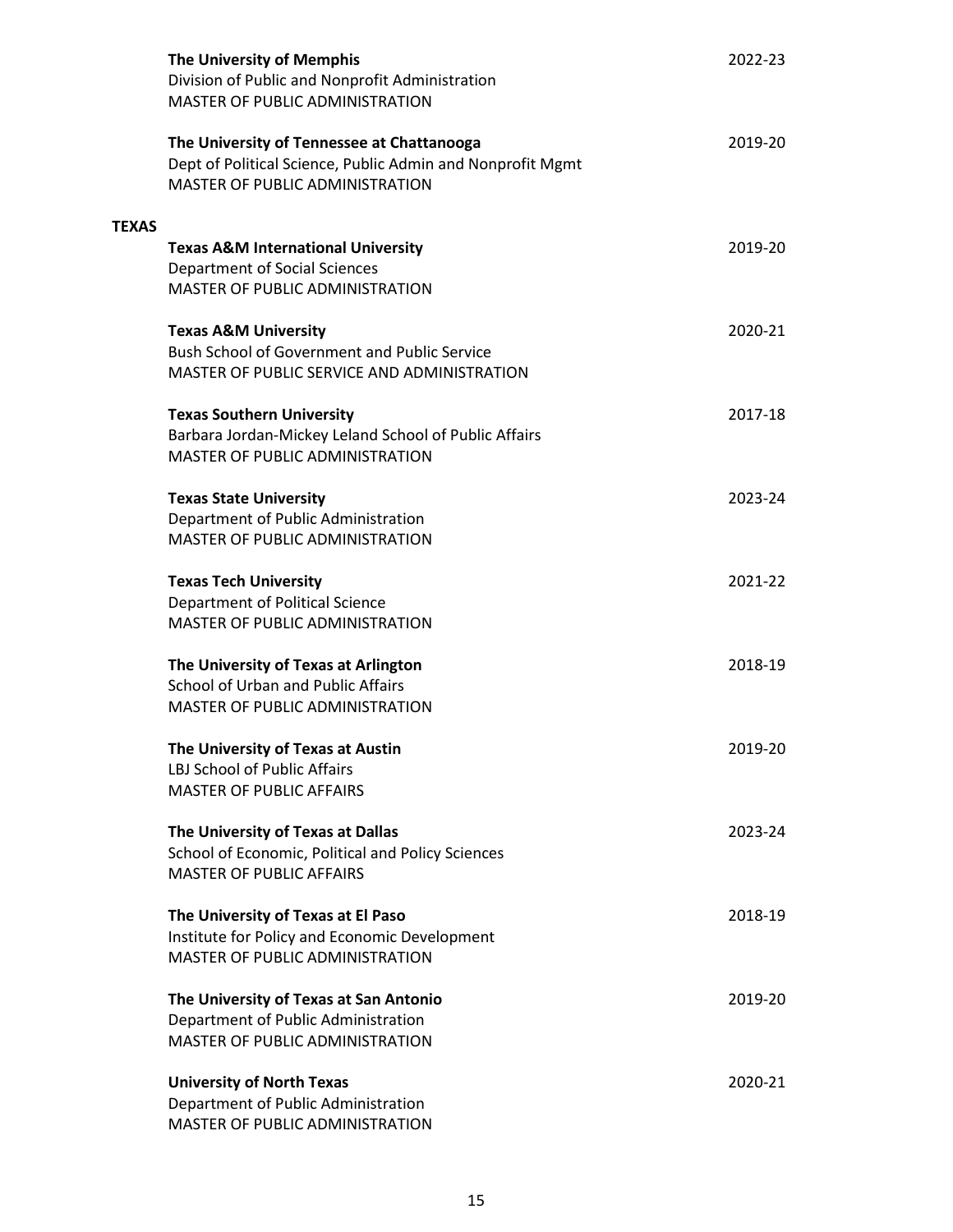| <b>UTAH</b>     |                                                        |         |
|-----------------|--------------------------------------------------------|---------|
|                 | <b>Brigham Young University</b>                        | 2017-18 |
|                 | George W. Romney Institute of Public Management        |         |
|                 | MASTER OF PUBLIC ADMINISTRATION                        |         |
|                 |                                                        |         |
|                 | <b>Southern Utah University</b>                        | 2020-21 |
|                 |                                                        |         |
|                 | Department of Political Science & Criminal Justice     |         |
|                 | <b>MASTER OF PUBLIC ADMINISTRATION</b>                 |         |
|                 | The University of Utah                                 | 2019-20 |
|                 |                                                        |         |
|                 | Department of Political Science                        |         |
|                 | MASTER IN PUBLIC ADMINISTRATION                        |         |
| <b>VERMONT</b>  |                                                        |         |
|                 | The University of Vermont                              | 2018-19 |
|                 | Dept of Community Development & Applied Economics      |         |
|                 |                                                        |         |
|                 | <b>MASTER OF PUBLIC ADMINISTRATION</b>                 |         |
| <b>VIRGINIA</b> |                                                        |         |
|                 | <b>George Mason University</b>                         | 2019-20 |
|                 | Schar School of Policy and Government                  |         |
|                 | <b>MASTER OF PUBLIC ADMINISTRATION</b>                 |         |
|                 |                                                        |         |
|                 | <b>James Madison University</b>                        | 2019-20 |
|                 | School of Public Policy and Administration             |         |
|                 | <b>MASTER OF PUBLIC ADMINISTRATION</b>                 |         |
|                 |                                                        |         |
|                 | <b>Old Dominion University</b>                         | 2023-24 |
|                 | <b>School of Public Service</b>                        |         |
|                 |                                                        |         |
|                 | MASTER OF PUBLIC ADMINISTRATION                        |         |
|                 | Virginia Commonwealth University                       | 2023-24 |
|                 | L. Douglas Wilder School of Govt. & Public Affairs     |         |
|                 | <b>MASTER OF PUBLIC ADMINISTRATION</b>                 |         |
|                 |                                                        |         |
|                 | Virginia Polytechnic Institute & State University      | 2022-23 |
|                 | Center for Public Administration & Policy              |         |
|                 |                                                        |         |
|                 | <b>MASTER OF PUBLIC ADMINISTRATION</b>                 |         |
|                 | <b>WASHINGTON</b>                                      |         |
|                 | <b>Eastern Washington University</b>                   | 2021-22 |
|                 | College of Business and Public Administration          |         |
|                 | <b>MASTER OF PUBLIC ADMINISTRATION</b>                 |         |
|                 |                                                        |         |
|                 | <b>Seattle University</b>                              | 2017-18 |
|                 | Institute of Public Service                            |         |
|                 | MASTER OF PUBLIC ADMINISTRATION                        |         |
|                 |                                                        |         |
|                 | <b>University of Washington</b>                        | 2020-21 |
|                 | Daniel J. Evans School of Public Policy and Governance |         |
|                 | MASTER OF PUBLIC ADMINISTRATION                        |         |
|                 |                                                        |         |